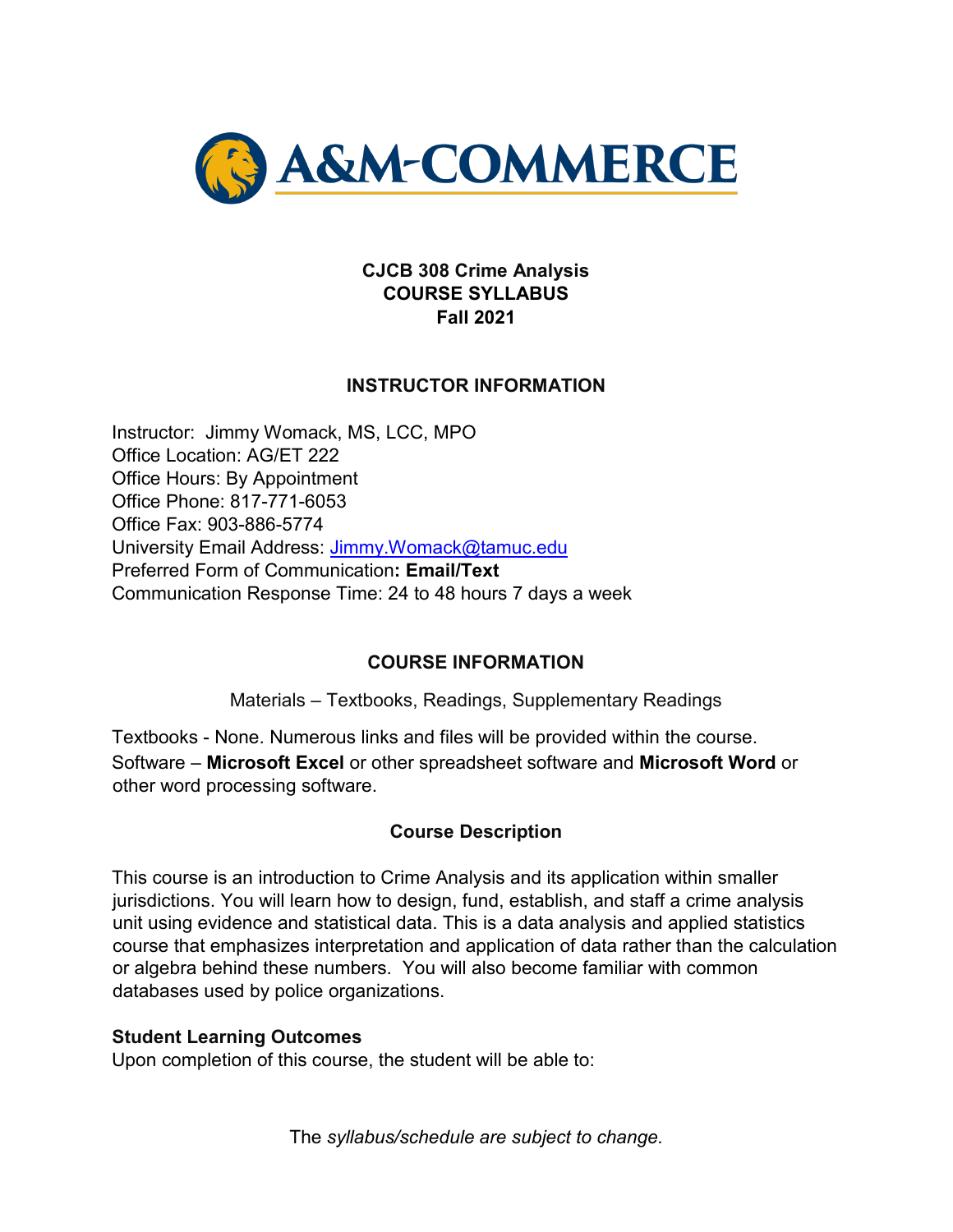LO1: Define statistics

LO2: Identify examples of qualitative and quantitative data analysis LO3: Compare and contrast two of the leading data sources for crime analysis LO4: Using evidence-based policing, create a plan to design, fund, establish, and staff a new crime analysis unit.

## **REGULAR AND SUBSTANTIVE COURSE INTERACTION**

As a general guide, students enrolled in a three semester hour course should spend one hour engaged in instructional activities and two to three hours on out-of-class work per week in a traditional semester. Students are expected to double this effort of engagement given that this course is being delivered in a seven-week term. Educational activities in this course are designed to ensure regular and substantive interaction between students and faculty to ensure that students are able to demonstrate competency.

# **COURSE REQUIREMENTS**

## **Minimal Technical Skills Needed** Must be

able to use **Microsoft Word** or other word processing software. Must be able to install **Microsoft Excel** or similar spreadsheet software.

## **Instructional Methods**

This is an online Competency Based Education (CBE) course. Learning activities include assorted reading and videos, discussions, quizzes, pre and posttests, and a culminating project.

## **Pretest**

The Pretest for this course assesses your knowledge of applied statistics as they relate to qualitative and quantitative data analysis. The Pretest also assesses your knowledge of leading data sources for crime analysis, and evidence-based policing theory and practice.

The purpose of the pretest is to provide a baseline understanding of your knowledge in this competency. The pretest is required for the course.

## **Discussion**

You need to share your ideas/opinions in each discussion question. Because this is a CBE course, you are not required to respond to any other student in the class.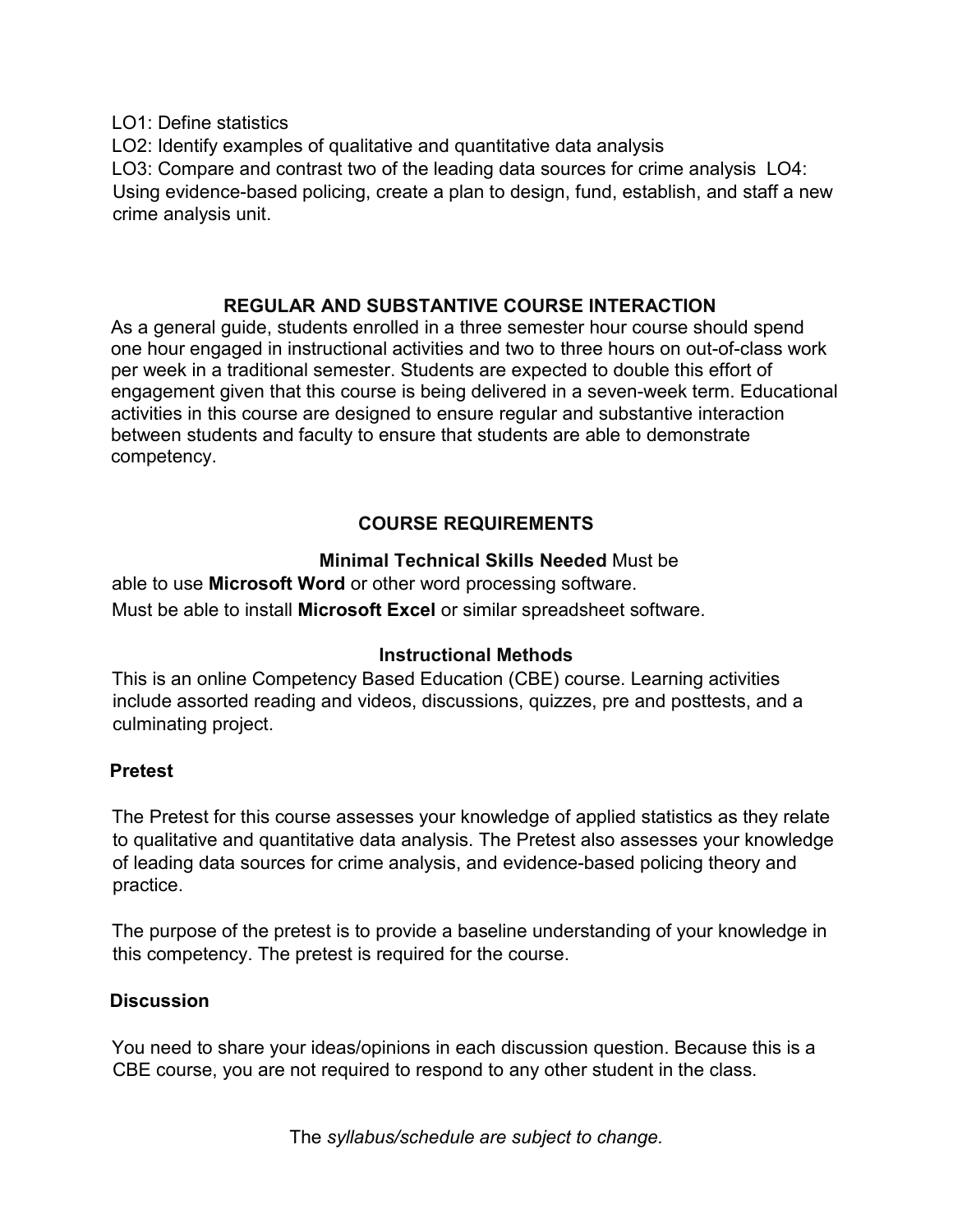#### **Quiz**

You need to complete a quiz in each module. It is a great opportunity to review what you learned in each module.

### **Student Responsibilities or Tips for Success in the Course**

To be successful in this course, plan to spend at least **90** hours to read/listen to online content, participate in discussion forums, complete assignments, and study the course material.

#### **GRADING**

Final grades in this course will be based on the following scale:

 $A = 90\% - 100\%$  B  $= 80\% - 89\%$  $F = 79%$  or Below

#### **Assessments**

### **Posttest**

The Posttest for this course assesses your knowledge of applied statistics as they relate to qualitative and quantitative data analysis. The Pretest also assesses your knowledge of leading data sources for crime analysis, and evidence-based policing theory and practice.

The Posttest is an assessment of your knowledge of the material required for the competency. A score of 80 points or higher is required to demonstrate competency.

If you score less than 80 points on any competency, you will have an opportunity to review the material and re-take the competency Posttest. You may take the Posttest assessment up to two times. If you have not passed the competency in two attempts, you will work with the instructor to determine another method of fulfilling the program requirements in this subject. In order to demonstrate competency, a score of 80 points or higher is required.

## **Culminating Project – Creating a Proposal for a Crime Analysis Unit**

Using evidence and statistical data, identify a need for a crime unit for an existing or fictitious police department. Create a proposal for your supervisor that includes how to design, fund, establish, and staff this crime analysis unit. Why is this unit needed? Show a graph of the data to support the need! What are the goals for this unit (be specific)? How will it be funded? How quickly could it be staffed? What types of divisions/departments should be pulled in to assist with this initiative? How will you get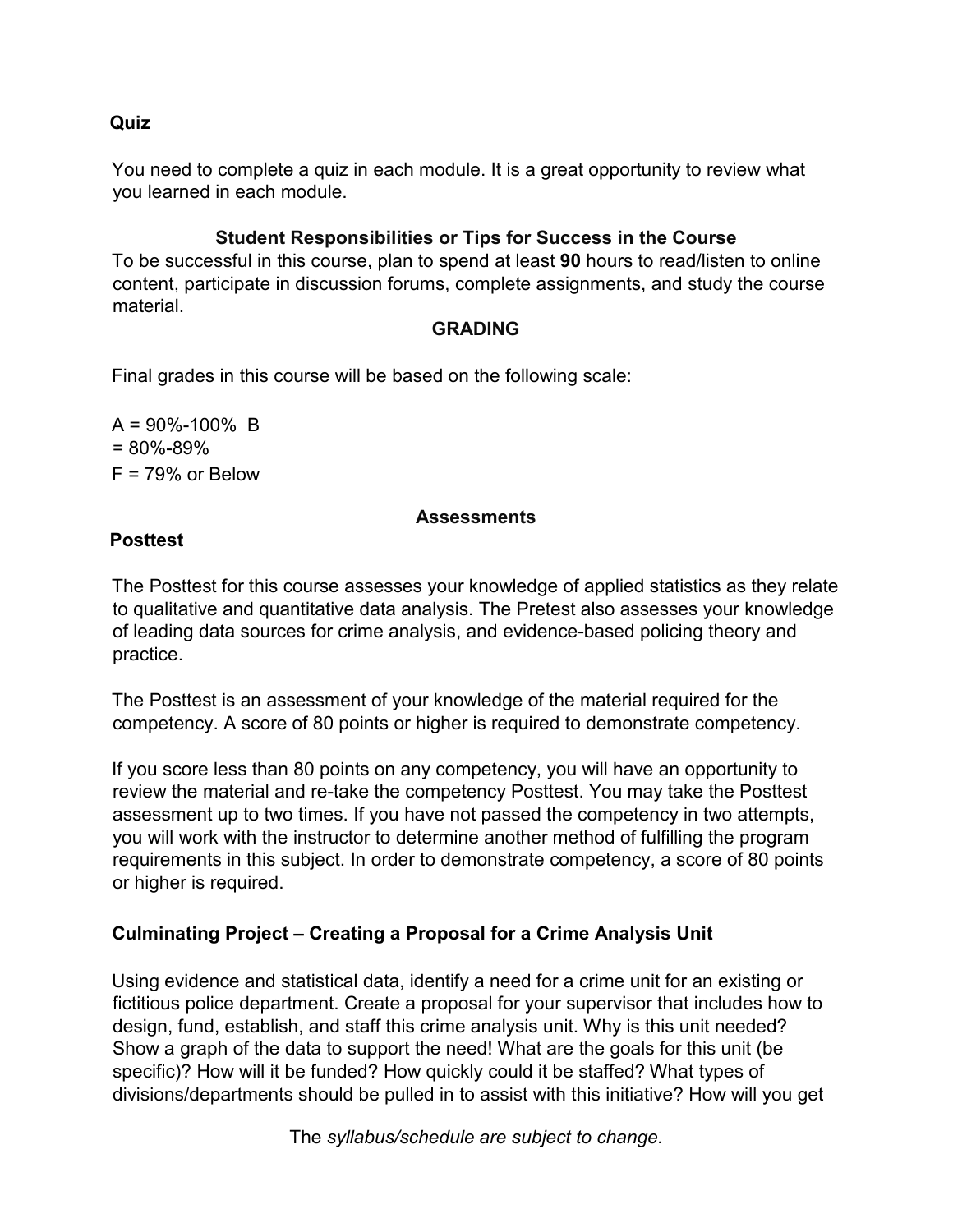their support? This proposal needs to be professionally written. NOTE to student. Use the rubric, send the document to your instructor, and address feedback before posting to your e-portfolio.

A score of 80 points or higher is required to demonstrate competency.

The Posttest and Culminating Project for this course assess your culminating knowledge of the learning outcomes for this course.

#### A score of 80 percent or higher on both the Posttest and Culminating Project is required to demonstrate competency.

If the seven-week term ends and you do not complete all competencies, you will receive a grade of "F" and be required to complete the remaining competencies in the next term.

Grading for the final project follows this scale:

| Level 4                                                                                                                         | Level 3                                                                       | Level 2                                                | Level 1                                                | Level 0                    |
|---------------------------------------------------------------------------------------------------------------------------------|-------------------------------------------------------------------------------|--------------------------------------------------------|--------------------------------------------------------|----------------------------|
| 90 points                                                                                                                       | 80 points                                                                     | 70 points                                              | 60 points                                              | 0 points                   |
| Assignment is<br><u>well</u><br>developed and<br>addresses<br>all<br>aspects.<br><b>Meets</b><br>page<br>length<br>requirements | Assignment is<br>adequate and<br>briefly<br>addresses<br>relevant<br>aspects. | Assignment<br>does not<br>address all<br>aspects.      | Assignment is<br>late.                                 | Assignment is<br>not done. |
| 10 points                                                                                                                       | 10 points                                                                     | 10 points                                              | 10 points                                              | 0 points                   |
| <b>Provides</b><br>accurate<br>citations where<br>applicable.                                                                   | Provides<br>accurate<br>citations where<br>applicable.                        | Provides<br>accurate<br>citations where<br>applicable. | Provides<br>accurate<br>citations where<br>applicable. |                            |

## **TECHNOLOGY REQUIREMENTS**

**LMS** 

All course sections offered by Texas A&M University-Commerce have a corresponding course shell in the myLeo Online Learning Management System (LMS). Below are technical requirements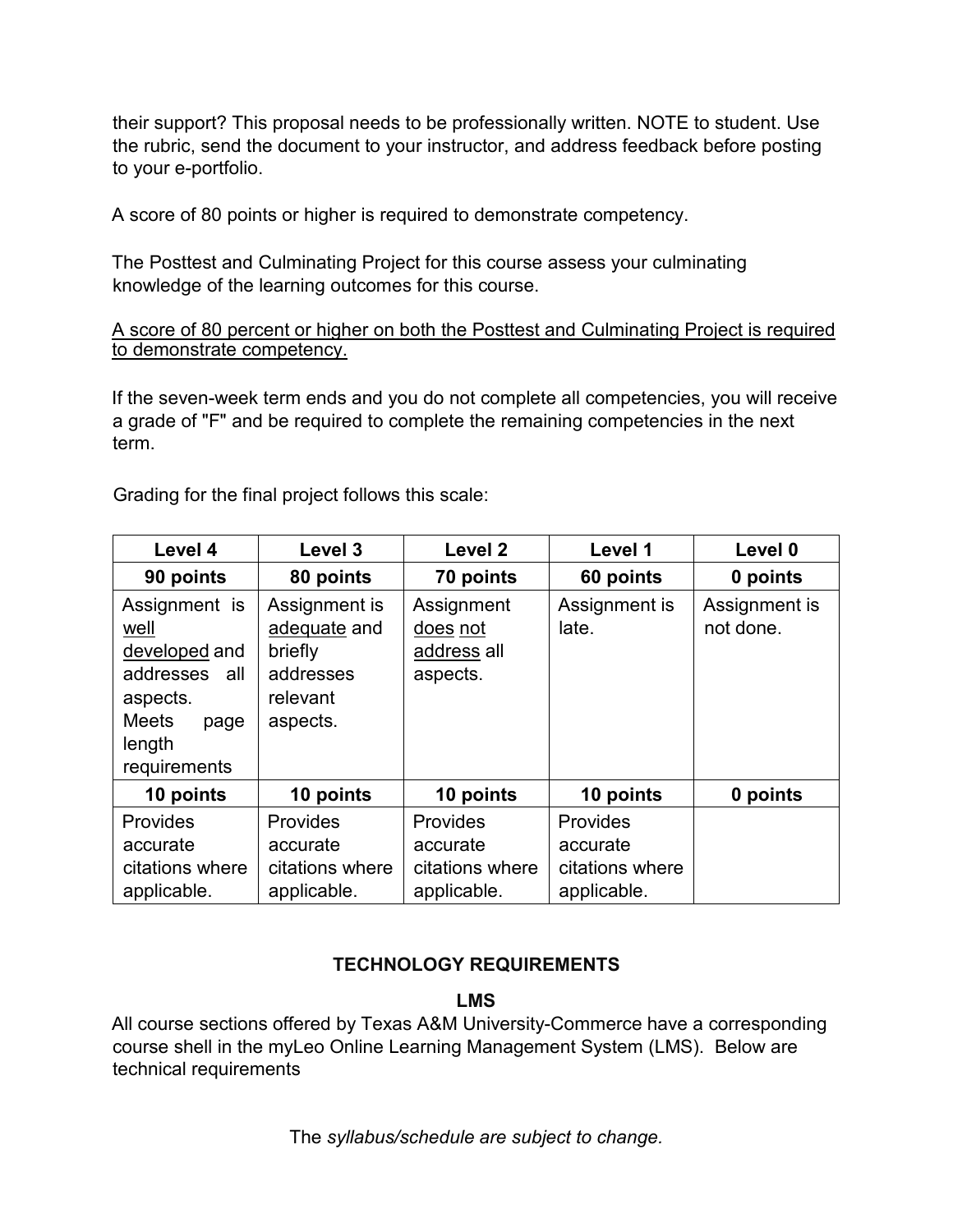LMS Requirements:

<https://community.brightspace.com/s/article/Brightspace-Platform-Requirements>

LMS Browser Support:

[https://documentation.brightspace.com/EN/brightspace/requirements/all/browser\\_suppo](https://documentation.brightspace.com/EN/brightspace/requirements/all/browser_support.htm) [rt.htm](https://documentation.brightspace.com/EN/brightspace/requirements/all/browser_support.htm) 

YouSeeU Virtual Classroom Requirements: [https://support.youseeu.com/hc/en](https://support.youseeu.com/hc/en-us/articles/115007031107-Basic-System-Requirements)[us/articles/115007031107-BasicSystemRequirements](https://support.youseeu.com/hc/en-us/articles/115007031107-Basic-System-Requirements) 

## **ACCESS AND NAVIGATION**

You will need your campus-wide ID (CWID) and password to log into the course. If you do not know your CWID or have forgotten your password, contact the Center for IT Excellence (CITE) at 903.468.6000 or helpdesk@tamuc.edu**.** 

**Note:** Personal computer and internet connection problems do not excuse the requirement to complete all course work in a timely and satisfactory manner. Each student needs to have a backup method to deal with these inevitable problems. These methods might include the availability of a backup PC at home or work, the temporary use of a computer at a friend's home, the local library, office service companies, Starbucks, a TAMUC campus open computer lab, etc.

## **COMMUNICATION AND SUPPORT**

If you have any questions or are having difficulties with the course material, please contact your Instructor.

### **Technical Support**

If you are having technical difficulty with any part of Brightspace, please contact Brightspace Technical Support at 1-877-325-7778. Other support options can be found here:

<https://community.brightspace.com/support/s/contactsupport>

**Interaction with Instructor Statement** 

Expect responses to email within **24** hours and feedback on your final project within **48** hours.

## **COURSE AND UNIVERSITY PROCEDURES/POLICIES**

### **Course Specific Procedures/Policies**

In order to demonstrate competency you must achieve 80% or higher for both the Posttest and Culminating Project.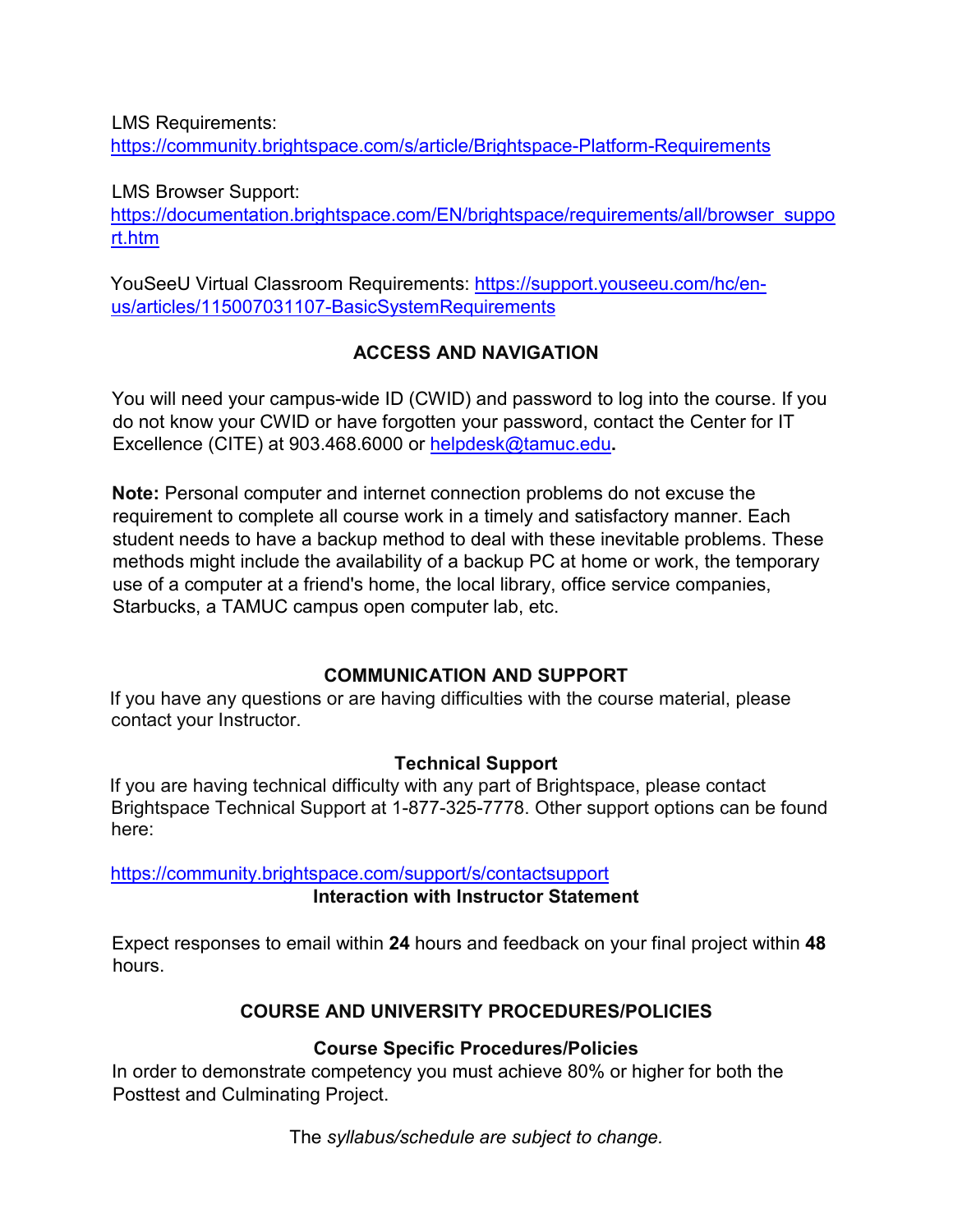### **Syllabus Change Policy**

The syllabus is a guide. Circumstances and events, such as student progress, may make it necessary for the instructor to modify the syllabus during the semester. Any changes made to the syllabus will be announced in advance.

#### **University Specific Procedures**

#### **Student Conduct**

All students enrolled at the University shall follow the tenets of common decency and acceptable behavior conducive to a positive learning environment. The Code of Student Conduct is described in detail in t[he](http://www.tamuc.edu/Admissions/oneStopShop/undergraduateAdmissions/studentGuidebook.aspx) [Student Guidebook.](http://www.tamuc.edu/Admissions/oneStopShop/undergraduateAdmissions/studentGuidebook.aspx) [http://www.tamuc.edu/Admissions/oneStopShop/undergraduateAdmissions/studentGui](http://www.tamuc.edu/Admissions/oneStopShop/undergraduateAdmissions/studentGuidebook.aspx) [debook.a s](http://www.tamuc.edu/Admissions/oneStopShop/undergraduateAdmissions/studentGuidebook.aspx) [px](http://www.tamuc.edu/Admissions/oneStopShop/undergraduateAdmissions/studentGuidebook.aspx)

Students should also consult the Rules of Netiquette for more information regarding how to interact with students in an online forum: https://www.britannica.com/topic/netiquette

#### **TAMUC Attendance**

For more information about the attendance policy please visit the [Attendance](http://www.tamuc.edu/admissions/registrar/generalInformation/attendance.aspx) [we](http://www.tamuc.edu/admissions/registrar/generalInformation/attendance.aspx)bpage and [Procedure 13.99.99.R0.01.](http://www.tamuc.edu/aboutUs/policiesProceduresStandardsStatements/rulesProcedures/13students/academic/13.99.99.R0.01.pdf)

<http://www.tamuc.edu/admissions/registrar/generalInformation/attendance.aspx>

[http://www.tamuc.edu/aboutUs/policiesProceduresStandardsStatements/rulesProcedur](http://www.tamuc.edu/aboutUs/policiesProceduresStandardsStatements/rulesProcedures/13students/academic/13.99.99.R0.01.pdf) [es/13students/academic/13.99.99.R0.01.pdf](http://www.tamuc.edu/aboutUs/policiesProceduresStandardsStatements/rulesProcedures/13students/academic/13.99.99.R0.01.pdf) 

### **Academic Integrity**

Students at Texas A&M University-Commerce are expected to maintain high standards of integrity and honesty in all of their scholastic work. For more details and the definition of academic dishonesty see the following procedures:

[Undergraduate Academic Dishonesty 13.99.99.R0.03](http://www.tamuc.edu/aboutUs/policiesProceduresStandardsStatements/rulesProcedures/13students/undergraduates/13.99.99.R0.03UndergraduateAcademicDishonesty.pdf) [http://www.tamuc.edu/aboutUs/policiesProceduresStandardsStatements/rulesProcedur](http://www.tamuc.edu/aboutUs/policiesProceduresStandardsStatements/rulesProcedures/13students/undergraduates/13.99.99.R0.03UndergraduateAcademicDishonesty.pdf) [es/13students/undergraduates/13.99.99.R0.03UndergraduateAcademicDishonesty.pdf](http://www.tamuc.edu/aboutUs/policiesProceduresStandardsStatements/rulesProcedures/13students/undergraduates/13.99.99.R0.03UndergraduateAcademicDishonesty.pdf) 

[Graduate Student Academic Dishonesty 13.99.99.R0.10](http://www.tamuc.edu/aboutUs/policiesProceduresStandardsStatements/rulesProcedures/13students/graduate/13.99.99.R0.10GraduateStudentAcademicDishonesty.pdf) 

[http://www.tamuc.edu/aboutUs/policiesProceduresStandardsStatements/rulesProcedur](http://www.tamuc.edu/aboutUs/policiesProceduresStandardsStatements/rulesProcedures/13students/graduate/13.99.99.R0.10GraduateStudentAcademicDishonesty.pdf) [es/13students/graduate/13.99.99.R0.10GraduateStudentAcademicDishonesty.pdf](http://www.tamuc.edu/aboutUs/policiesProceduresStandardsStatements/rulesProcedures/13students/graduate/13.99.99.R0.10GraduateStudentAcademicDishonesty.pdf)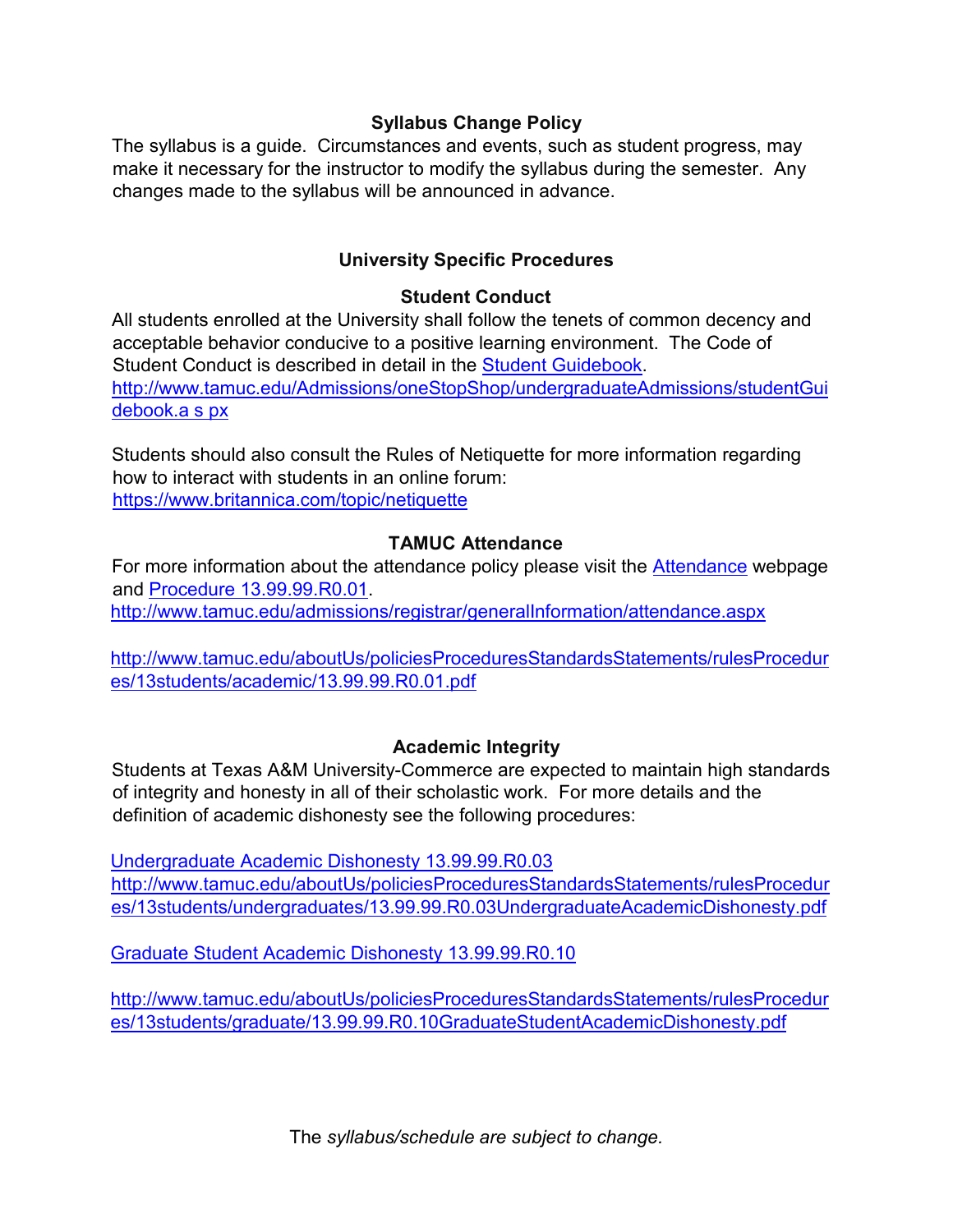#### **Students with Disabilities-- ADA Statement**

The Americans with Disabilities Act (ADA) is a federal anti-discrimination statute that provides comprehensive civil rights protection for persons with disabilities. Among other things, this legislation requires that all students with disabilities be guaranteed a learning environment that provides for reasonable accommodation of their disabilities. If you have a disability requiring an accommodation, please contact:

### **Office of Student Disability Resources and Services**

Texas A&M University-Commerce Gee Library- Room 162 Phone (903) 886-5150 or (903) 886-5835 Fax (903) 468-8148 Email: studentdisabilityservices@tamuc.edu Website: [Office of Student Disability Resources and Services](http://www.tamuc.edu/campusLife/campusServices/studentDisabilityResourcesAndServices/)  [http://www.tamuc.edu/campusLife/campusServices/studentDisabilityResourcesAndServ](http://www.tamuc.edu/campusLife/campusServices/studentDisabilityResourcesAndServices/) [ices/](http://www.tamuc.edu/campusLife/campusServices/studentDisabilityResourcesAndServices/) 

### **Nondiscrimination Notice**

Texas A&M University-Commerce will comply in the classroom, and in online courses, with all federal and state laws prohibiting discrimination and related retaliation on the basis of race, color, religion, sex, national origin, disability, age, genetic information or veteran status. Further, an environment free from discrimination on the basis of sexual orientation, gender identity, or gender expression will be maintained.

### **Campus Concealed Carry Statement**

Texas Senate Bill - 11 (Government Code 411.2031, et al.) authorizes the carrying of a concealed handgun in Texas A&M University-Commerce buildings only by persons who have been issued and are in possession of a Texas License to Carry a Handgun. Qualified law enforcement officers or those who are otherwise authorized to carry a concealed handgun in the State of Texas are also permitted to do so. Pursuant to Penal Code (PC) 46.035 and A&M-Commerce Rule 34.06.02.R1, license holders may not carry a concealed handgun in restricted locations.

For a list of locations, please refer to t[he](http://www.tamuc.edu/aboutUs/policiesProceduresStandardsStatements/rulesProcedures/34SafetyOfEmployeesAndStudents/34.06.02.R1.pdf) [Carrying Concealed Handguns On Campus](http://www.tamuc.edu/aboutUs/policiesProceduresStandardsStatements/rulesProcedures/34SafetyOfEmployeesAndStudents/34.06.02.R1.pdf)  document and/or consult your event organizer.

Web url:

[http://www.tamuc.edu/aboutUs/policiesProceduresStandardsStatements/rulesProcedur](http://www.tamuc.edu/aboutUs/policiesProceduresStandardsStatements/rulesProcedures/34SafetyOfEmployeesAndStudents/34.06.02.R1.pdf) [es/34SafetyOfEmployeesAndStudents/34.06.02.R1.pdf](http://www.tamuc.edu/aboutUs/policiesProceduresStandardsStatements/rulesProcedures/34SafetyOfEmployeesAndStudents/34.06.02.R1.pdf)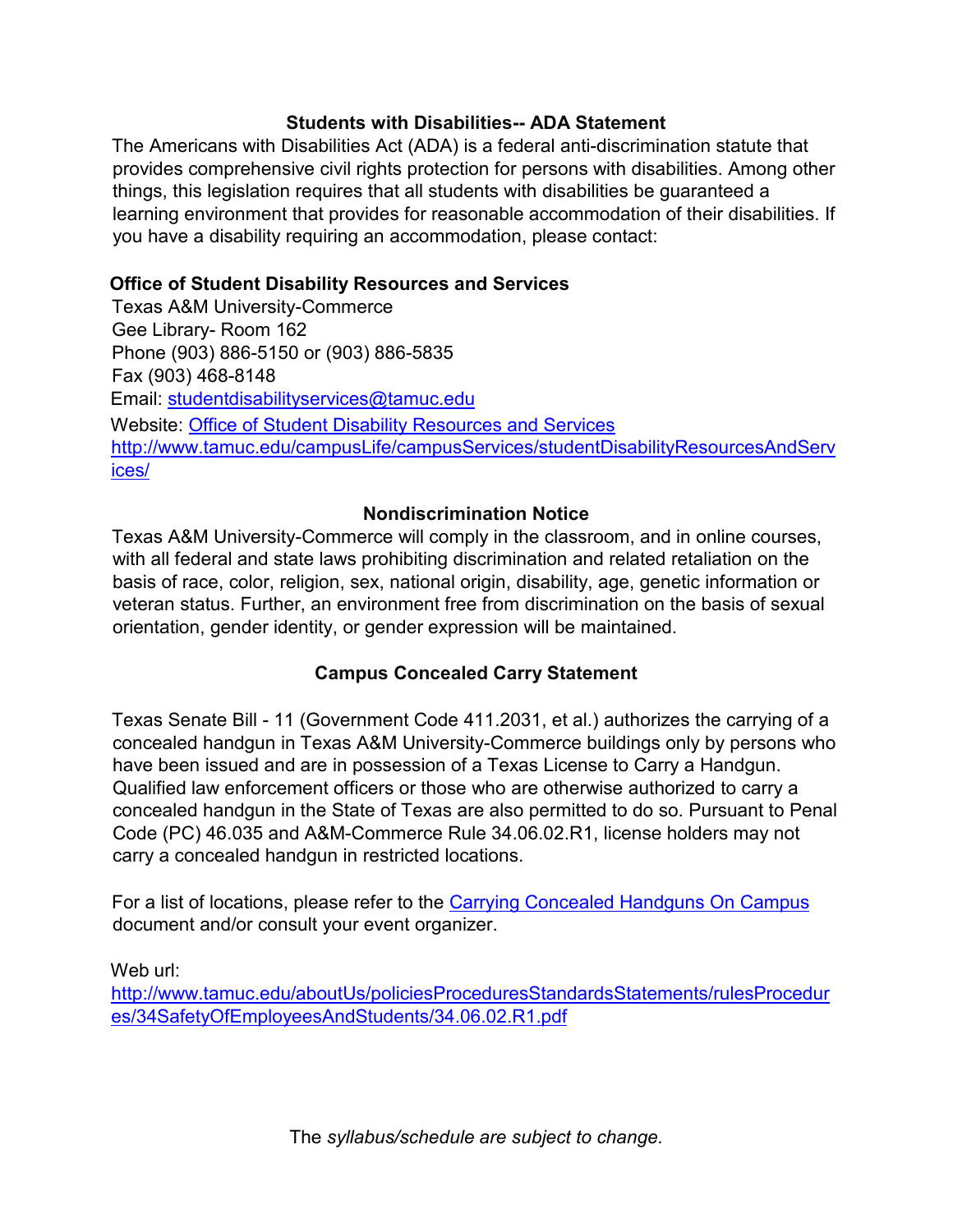Pursuant to PC 46.035, the open carrying of handguns is prohibited on all A&MCommerce campuses. Report violations to the University Police Department at 903886-5868 or 9-1-1.

# **COURSE OUTLINE / CALENDAR**

| <b>COURSE OUTLINE/CALENDAR</b> |                                                         |                                        |  |  |  |
|--------------------------------|---------------------------------------------------------|----------------------------------------|--|--|--|
| <b>Module Topic</b>            | <b>Materials to</b><br><b>Read and</b><br><b>Review</b> | <b>Suggested Assignments</b>           |  |  |  |
| <b>PRETEST</b>                 | <b>NO REVIEW NEEDED</b>                                 | <b>COMPLETE ON</b><br><b>FIRST DAY</b> |  |  |  |

| $M1$ – Intro to<br><b>Statistics</b>                       | <b>Reading assignments</b><br>(3)<br>Watch videos (2) | Quiz                                                                    |
|------------------------------------------------------------|-------------------------------------------------------|-------------------------------------------------------------------------|
| $M2 - Common$<br><b>Data Analysis</b><br><b>Techniques</b> | <b>Reading assignments</b><br>(2)<br>Watch videos (1) | <b>Module Exercise - Create</b><br>a Spreadsheet and a<br>Graph<br>Quiz |
| M <sub>3</sub> - Evidence<br><b>Based Policing</b>         | <b>Reading assignments</b><br>(2)<br>Watch videos (1) | Quiz                                                                    |